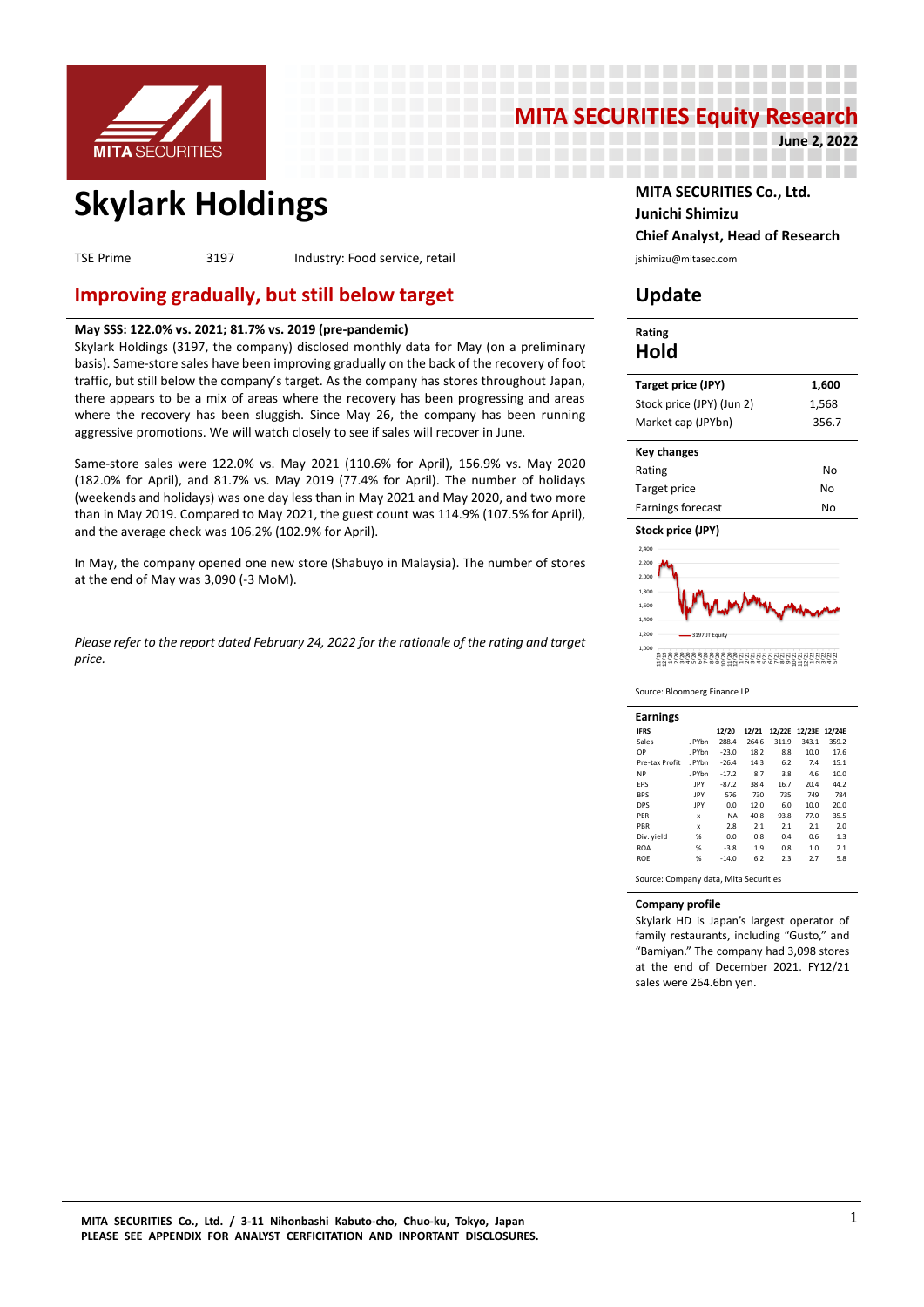

#### **Quarterly data for Skylark Holdings**



#### **Monthly data for Skylark Holdings**





#### Source: Company data, Mita Securities Source: Company data, Mita Securities Source: Company data, Mita Securities

#### **Figure: Same-store average check**



Source: Company data, Mita Securities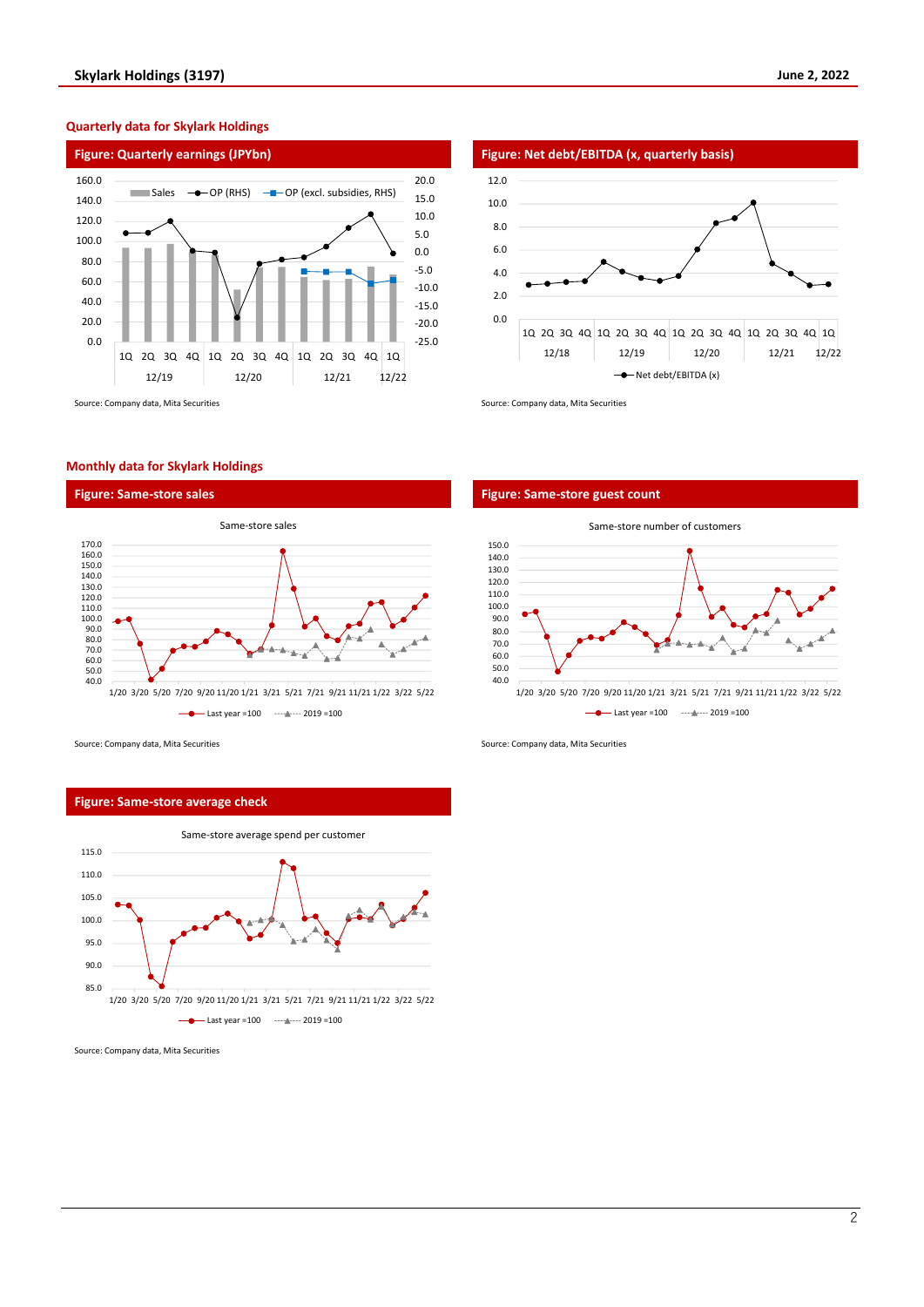#### **Monthly data for food service companies**

### **Figure: Monthly data for food service companies**

|                    |           | Companies coverd by Mita Securities     |                             |       |       |       |       |       |       |       |       |       |               |              |               |               |               |               |               |               |              |                |               |                |                   |               |                         |                  |       |
|--------------------|-----------|-----------------------------------------|-----------------------------|-------|-------|-------|-------|-------|-------|-------|-------|-------|---------------|--------------|---------------|---------------|---------------|---------------|---------------|---------------|--------------|----------------|---------------|----------------|-------------------|---------------|-------------------------|------------------|-------|
| Ticker             |           | Company name                            |                             | 4/20  | 5/20  | 6/20  | 7/20  | 8/20  | 9/20  | 10/20 | 11/20 | 12/20 | 1/21          | 2/21         | 3/21          | 4/21          | 5/21          | 6/21          | 7/21          | 8/21          | 9/21         | 10/21          | 11/21         | 12/21          | 1/22              | 2/22          | 3/22                    | 4/22             | 5/22  |
| 2695               |           | Kura Sush                               | vs. prev yr                 | 51.9  | 80.0  | 97.4  | 92.3  | 94.6  | 107.9 | 126.1 | 134.4 | 94.6  | 84.5          | 86.2         | 115.4         | 174.2         | 112.7         | 93.5          | 113.1         | 94.8          | 74.8         | 80.1           | 82.2          | 117.6          | 123.5             | 99.1          | 106.3                   | 110.0            |       |
|                    |           |                                         | s. pre-COVID                |       |       |       |       |       |       |       |       |       | 88.6          | 96.7         | 97.5          | 90.4          | 90.2          | 91.1          | 104.4         | 89.7          | 80.7         | 101.0          | 110.5         | 111.2          | 109.4             | 95.8          | 103.7                   | 99.5             |       |
| 3097               |           | Monogatari Corporation                  | vs. prev yr                 | 13.8  | 48.6  | 96.1  | 104.0 | 92.2  | 97.3  | 109.3 | 114.0 | 93.9  | 77.1          | 68.2         | 86.9          | 600.4         | 160.4         | 76.9          | 91.7          | 81.6          | 80.8         | 102.6          | 95.2          | 113.9          | 125.0             | 102.9         | 108.1                   | 123.9            |       |
|                    |           |                                         | s. pre-COVID<br>s. prev v   | 14.9  | 50.3  | 103.3 | 111.5 | 97.6  | 101.6 | 116.7 | 123.3 | 99.2  | 81.2<br>80.1  | 85.7<br>66.8 | 84.5<br>84.7  | 82.9<br>577.0 | 78.0<br>163.1 | 73.9<br>74.0  | 95.4<br>91.5  | 75.2<br>84.8  | 78.6<br>90.3 | 112.1<br>108.6 | 108.5<br>97.0 | 107.0<br>118.7 | 101.5<br>129.9    | 88.2<br>103.6 | 91.3<br>109.4           | 102.7<br>124.8   |       |
|                    |           | Yakiniku division                       | s. pre-COVID                |       |       |       |       |       |       |       |       |       | 85.2          | 91.9         | 87.8          | 86.0          | 82.0          | 76.4          | 102.0         | 82.8          | 91.7         | 126.7          | 119.6         | 117.8          | 110.7             | 95.2          | 96.1                    | 107.3            |       |
|                    |           | Ramen division                          | s. prev y                   | 14.3  | 54.1  | 90.8  | 93.7  | 88.3  | 94.5  | 99.7  | 96.7  | 91.6  | 82.2          | 76.4         | 87.9          | 546.9         | 148.9         | 82.9          | 95.4          | 82.1          | 76.3         | 96.1           | 100.0         | 111.3          | 115.2             | 113.8         | 112.6                   | 123.2            |       |
|                    |           |                                         | s. pre-COVID                |       |       |       |       |       |       |       |       |       | 86.0          | 82.3         | 79.5          | 78.2          | 80.6          | 75.3          | 89.4          | 72.5          | 72.1         | 95.8           | 96.7          | 102.0          | 99.1              | 93.6          | 89.6                    | 96.4             |       |
|                    |           | Yuzuan division                         | vs. prev yr                 | 10.9  | 42.6  | 83.7  | 96.1  | 84.9  | 91.0  | 101.2 | 106.6 | 89.4  | 71.1          | 69.1         | 94.3          | 697.3         | 162.7         | 81.6          | 90.7          | 71.4          | 65.8         | 94.3           | 85.6          | 100.4          | 116.8             | 90.4          | 101.6                   | 120.0            |       |
|                    |           |                                         | s. pre-COVID                |       |       |       |       |       |       |       |       |       | 73.7          | 74.4         | 79.9          | 76.0          | 69.3          | 68.3          | 87.2          | 60.6          | 59.9         | 95.4           | 91.2          | 89.8           | 86.0              | 67.2          | 81.2                    | 91.2             |       |
| 3193               |           | Torikizoku HD                           | vs. prev yr                 | 3.9   | 12.1  | 73.2  | 76.8  | 59.1  | 77.2  | 93.1  | 81.3  | 51.9  | 28.1          | 32.7         | 55.4          | 948.7         | 41.5          | 18.0          | 38.9          | 16.6          | 8.8          | 66.7           | 92.7          | 155.0          | 200.1             | 112.8         | 126.7                   | 208.7            |       |
|                    |           |                                         | vs. pre-COVID               |       |       |       |       |       |       |       |       |       | 30.2          | 34.7         | 46.5          | 37.0          | 5.0           | 13.2          | 29.9          | 9.8           | 6.8          | 62.1           | 75.4          | 80.4           | 60.4              | 39.1          | 58.9                    | 77.2             |       |
| 3197               |           | Skylark HD                              | vs. prev yr                 | 41.8  | 52.2  | 69.4  | 73.6  | 73.2  | 78.3  | 88.4  | 85.1  | 78.1  | 66.5          | 70.9         | 93.7          | 164.6         | 128.6         | 92.5          | 100.3         | 83.3          | 79.4         | 92.9           | 95.3          | 114.4          | 115.8             | 93.0          | 99.0                    | 110.6            | 122.0 |
|                    |           |                                         | vs. pre-COVID               |       |       |       |       |       |       |       |       |       | 65.3          | 70.7         | 70.9          | 70.0          | 67.1          | 64.7          | 74.7          | 61.5          | 62.5         | 82.5           | 81.0          | 89.8           | 75.5              | 65.7          | 71.0                    | 77.4             | 81.7  |
| 3543               |           | Komeda HD                               | s. prev yi                  | 53.1  | 71.3  | 85.5  | 89.9  | 92.5  | 101.0 | 101.6 | 96.0  | 95.2  | 89.2          | 93.8         | 109.5         | 188.1         | 134.0         | 108.2         | 119.7         | 98.7          | 89.6         | 104.0          | 105.9         | 107.6          | 109.4             | 97.2          | 103.0                   | 103.7            |       |
|                    |           |                                         | s. pre-COVID                |       |       |       |       |       |       |       |       |       | 90.8          | 105.9        | 99.0          | 99.9          | 95.6          | 92.8          | 107.9         | 91.6          | 90.7         | 105.8          | 101.8         | 102.6          | 99.3              | 102.9         | 102.2                   | 103.6            |       |
| 9936               |           | Ohsho Food Service                      | vs. prev yr                 | 78.3  | 88.2  | 93.5  | 93.9  | 95.8  | 94.6  | 100.7 | 97.5  | 96.1  | 88.8          | 89.5         | 95.8          | 121.2         | 103.7         | 102.4         | 104.6         | 91.4          | 90.6         | 101.9          | 100.6         | 105.4          | 107.2             | 108.5         | 105.8                   | 106.0            | 117.6 |
|                    |           |                                         | vs. pre-COVID               |       |       |       |       |       |       |       |       |       | 97.6          | 99.6         | 92.5          | 94.9          | 91.5          | 95.7          | 98.2          | 87.6          | 85.7         | 102.6          | 98.1          |                | 101.3 104.6 108.1 |               |                         | 97.9 100.6 107.6 |       |
|                    |           |                                         |                             |       |       |       |       |       |       |       |       |       |               |              |               |               |               |               |               |               |              |                |               |                |                   |               |                         |                  |       |
|                    |           | Companies not coverd by Mita Securities |                             |       |       |       |       |       |       |       |       |       |               |              |               |               |               |               |               |               |              |                |               |                |                   |               |                         |                  |       |
| Ticker             |           | Company name                            |                             | 4/20  | 5/20  | 6/20  | 7/20  | 8/20  | 9/20  | 10/20 | 11/20 | 12/20 | 1/21          | 2/21         | 3/21          | 4/21          | 5/21          | 6/21          | 7/21          | 8/21          | 9/21         | 10/21          | 11/21         | 12/21          | 1/22              | 2/22          | 3/22                    | 4/22             | 5/22  |
| 2702               |           | McDonald's HD Japan                     | vs. prev yr                 | 106.5 | 115.2 | 96.8  | 101.0 | 112.4 | 106.3 | 110.7 | 109.6 | 107.2 | 118.7         | 101.0        | 107.5         | 109.2         | 105.7         | 114.7         | 121.0         | 105.3         | 114.7        | 113.4          | 105.4         | 102.4          | 101.2             | 115.3         | 112.6                   | 111.3            |       |
|                    |           |                                         | s. pre-COVID                |       |       |       |       |       |       |       |       |       | 121.8         | 115.8        | 107.4         | 116.3<br>1447 | 121.8<br>1574 | 111.0         | 122.2         | 118.4<br>79.9 | 121.9        | 125.5<br>84.3  | 115.5<br>98.2 | 109.8          | 123.2             | 133.6<br>92.1 | 120.9<br>95.5           | 129.4<br>102.1   |       |
| 3053               |           | epper Food Service                      | vs. prev vr                 | 37.4  | 49.4  | 57.6  | 64.0  | 62.0  | 67.1  | 74.6  | 71.1  | 67.6  | 64.6          | 71.5         | 86.9          |               |               | 80.5          | 81.2          |               | 76.3         |                |               | 104.4          | 106.3             |               |                         |                  |       |
| 3085               |           | Ikinari! Steak)<br>Arcland Service HD   | vs. pre-COVID<br>s. prev y  | 89.6  | 97.7  | 96.4  | 106.9 | 103.2 | 94.7  | 101.7 | 104.7 | 100.6 | 43.0<br>100.2 | 43.8<br>99.0 | 44.4<br>100.9 | 54.1<br>114.1 | 77.8<br>104.8 | 46.4<br>101.2 | 52.0<br>106.8 | 49.5<br>95.2  | 51.2<br>99.8 | 62.9<br>102.7  | 69.8<br>103.4 | 70.6<br>104.2  | 45.7<br>105.8     | 40.4<br>101.9 | 42.4<br>110.4           | 55.3<br>101.7    |       |
|                    | Katsuval  |                                         | s. pre-COVID                |       |       |       |       |       |       |       |       |       | 104.5         | 105.2        | 95.5          | 102.2         | 102.4         | 97.6          | 114.2         | 98.2          | 94.5         | 104.4          | 108.3         | 104.8          | 110.6             | 107.2         | 105.4                   | 104.0            |       |
| 3087               |           | Doutor Nichires HD                      | vs. prev yr                 | 35.9  | 36.5  | 67.0  | 68.8  | 69.3  | 71.8  | 79.6  | 76.2  | 77.2  | 68.4          | 73.5         | 97.4          | 204.6         | 192.3         | 113.5         | 112.8         | 96.3          | 95.9         | 102.0          | 109.2         | 110.6          | 117.6             | 103.6         | 105.8                   | 108.2            |       |
|                    |           | Doutor Coffee Shop)                     | vs. pre-COVID               |       |       |       |       |       |       |       |       |       | 68.8          | 70.7         | 75.9          | 73.5          | 70.2          | 76.2          | 77.9          | 67.0          | 69.1         | 81.4           | 83.5          | 85.7           | 80.9              | 73.3          | 80.3                    | 79.5             |       |
| 3397               |           | Toridoll HD                             | vs. prev vi                 | 50.0  | 63.2  | 83.6  | 85.5  | 88.4  | 86.2  | 94.6  | 93.4  | 87.0  | 79.1          | 78.4         | 99.5          | 184.8         | 147.6         | 108.3         | 113.5         | 94.5          | 103.2        | 101.9          | 101.7         | 106.2          | 113.3             | 104.0         | 109.4                   | 120.4            |       |
|                    |           |                                         | s. pre-COVID                |       |       |       |       |       |       |       |       |       | 84.2          | 85.4         | 84.3          | 92.4          | 93.3          | 90.5          | 97.0          | 83.5          | 89.0         | 96.4           | 95.0          | 92.4           | 95.4              | 88.8          | 92.2                    | 111.2            |       |
|                    |           | Marugame Seimen                         | vs. prev yr                 | 50.3  | 63.6  | 85.2  | 86.2  | 90.0  | 86.5  | 94.4  | 83.8  | 88.0  | 78.0          | 82.0         | 99.5          | 184.0         | 147.9         | 109.1         | 115.4         | 94.7          | 105.6        | 102.4          | 101.4         | 104.8          | 112.0             | 104.1         | 110.4                   | 104.2            |       |
|                    |           |                                         | vs. pre-COVID               |       |       |       |       |       |       |       |       |       | 84.3          | 90.2         | 86.1          | 92.6          | 94.1          | 93.0          | 99.5          | 85.2          | 91.3         | 96.7           | 85.0          | 92.2           | 94.4              | 93.9          | 95.0                    | 96.4             |       |
| 3563               |           | Food & Life Companies                   | s. prev yr                  | 55.6  | 81.4  | 97.9  | 96.5  | 87.7  | 97.1  | 104.3 | 94.7  | 98.7  | 95.1          | 99.9         | 120.0         | 178.0         | 112.6         | 95.3          | 103.5         | 96.4          | 90.0         | 94.0           | 96.3          | 100.1          | 96.0              | 93.6          | 93.5                    | 105.3            | 107.8 |
|                    | Sushiro)  |                                         | vs. pre-COVID               |       |       |       |       |       |       |       |       |       | 101.8         | 111.9        | 103.6         | 99.0          | 91.7          | 93.3          | 99.9          | 84.5          | 87.4         | 98.0           | 91.2          | 98.8           | 97.7              | 104.7         | 96.8                    | 104.2            | 98.8  |
| 7550               |           | Zensho HD                               | vs. prev yr                 | 88.1  | 90.8  | 91.3  | 102.7 | 98.8  | 98.4  | 104.9 | 100.5 | 101.3 | 99.8          | 92.1         | 104.6         | 114.2         | 118.1         | 108.9         | 108.7         | 100.5         | 103.0        | 105.4          | 104.6         | 118.2          | 110.9             | 111.4         | 111.4                   | 108.3            | 106.3 |
|                    | Sukiva)   |                                         | s. pre-COVID                |       |       |       |       |       |       |       |       |       | 101.7         | 101.3        | 96.4          | 100.6         | 107.2         | 99.4          | 111.6         | 99.3          | 101.4        | 110.6          | 105.1         | 119.7          | 112.8             | 112.9         | 107.4                   | 109.0            | 114.0 |
| 7581               | Saizeriya |                                         | vs. prev yr                 | 38.6  | 47.8  | 66.5  | 72.9  | 71.5  | 77.3  | 90.1  | 84.0  | 75.2  | 62.0          | 67.1         | 91.3          | 192.3         | 139.7         | 98.9          | 101.1         | 83.4          | 76.7         | 98.7           | 104.6         | 115.8          | 125.3             | 109.1         | 117.0                   | 124.4            |       |
|                    |           |                                         | s. pre-COVID                |       |       |       |       |       |       |       |       |       | 65.2          | 71.5         | 71.7          | 74.2          | 66.8          | 65.8          | 73.7          | 59.6          | 59.3         | 88.9           | 87.9          | 87.1           | 81.6              | 78.0          | 83.9                    | 92.3             |       |
| 7611               |           | liday Hidaka                            | vs. prev vr                 | 49.3  | 48.0  | 65.8  | 73.9  | 75.7  | 80.7  | 87.0  | 82.3  | 77.9  | 55.7          | 54.3         | 70.5          | 118.3         | 99.3          | 78.9          | 74.2          | 62.6          | 62.2         | 81.6           | 95.4          | 103.5          | 129.2             | 110.2         | 118.1                   | 132.8            |       |
|                    |           |                                         | vs. pre-COVID               |       |       |       |       |       |       |       |       |       | 56.1          | 56.9         | 57.8          | 58.3          | 47.7          | 51.9          | 54.8          | 47.4          | 50.2         | 71.0           | 78.5          | 80.6           | 72.5              | 62.7          | 68.3                    | 77.5             |       |
| 7630               |           | ichibanya                               | s. prev yr                  | 74.0  | 79.5  | 85.1  | 89.3  | 91.4  | 89.2  | 96.2  | 89.8  | 91.0  | 84.2          | 80.9         | 91.3          | 118.7         | 110.0         | 95.8          | 96.0          | 89.0          | 88.8         | 95.5           | 97.4          | 103.3          | 106.7             | 96.6          | 99.5                    | 99.0             |       |
|                    |           |                                         | s. pre-COVID                |       |       |       |       |       |       |       |       |       | 84.5          | 82.9         | 82.4          | 87.8          | 87.5          | 81.5          | 85.7          | 81.3          | 79.2         | 91.9           | 87.5          | 94.0           | 90.1              | 80.1          | 81.9                    | 87.0             |       |
| 8153               |           | <b>Mos Food Services</b>                | vs. prev yr                 | 103.7 | 112.2 | 106.2 | 106.6 | 102.9 | 100.3 | 107.7 | 123.5 | 114.2 | 108.9         | 110.0        | 109.3         | 112.6         | 120.5         | 111.0         | 113.4         | 111.5         | 117.3        | 115.1          | 97.5          | 98.5           | 113.7             | 97.6          | 101.5                   | 107.4            |       |
| 8179               |           |                                         | vs. pre-COVID               |       |       |       |       |       |       |       |       |       | 118.4         |              | 127.5 110.3   | 116.8         | 135.2         | 117.9 120.9   |               | 114.7         | 117.7        | 124.0          | 120.4         | 112.5          |                   |               | 134.6 124.4 111.9 125.4 |                  |       |
|                    | Royal HD  |                                         | rs. prev yr                 | 42.1  | 54.2  | 78.2  | 86.1  | 81.2  | 83.5  | 95.3  | 90.8  | 79.8  | 69.5          | 76.4         | 103.2         | 191.6         | 148.8         | 99.7          | 97.2          | 85.9          | 85.1         | 100.2          | 105.9         | 118.0          | 140.6             | 104.9         | 110.0                   | 119.5            | 131.3 |
|                    |           | Royal Host                              |                             |       |       |       |       |       |       |       |       |       | 72.1          | 79.4         | 82.3          | 80.7          | 80.6          | 78.0          | 83.7          | 69.8          | 71.1         | 95.5           | 96.2          | 94.2           | 101.4             | 83.3          | 90.5                    | 96.4             | 105.9 |
|                    |           | <b>Tendon Tenya</b>                     | s. pre-COVID<br>vs. prev vi | 58.1  | 63.6  | 80.1  | 81.6  | 86.4  | 83.6  | 92.0  | 88.6  | 84.1  | 89.3          | 96.6         | 108.7         | 157.6         | 147.7         | 110.1         | 114.1         | 104.5         | 107.7        | 108.7          | 112.3         | 111.3          | 111.3             | 100.9         | 107.9                   | 102.5            | 110.2 |
|                    |           |                                         | s. pre-COVID                |       |       |       |       |       |       |       |       |       | 85.6          | 94.9         | 86.0          | 91.6          | 93.9          | 88.2          | 93.1          | 90.3          | 90.0         | 100.0          | 99.5          | 93.6           | 95.3              | 95.7          | 92.8                    | 93.9             | 103.5 |
| 8200               |           | <b>Ringer Hut</b>                       | vs. prev y                  | 42.6  | 51.3  | 70.9  | 74.9  | 73.3  | 76.9  | 87.2  | 84.7  | 79.5  | 69.2          | 76.3         | 96.2          | 173.4         | 136.2         | 101.6         | 107.8         | 98.0          | 97.3         | 100.5          | 103.7         | 109.0          | 114.5             | 98.8          | 106.0                   | 108.5            |       |
|                    |           |                                         | s. pre-COVID                |       |       |       |       |       |       |       |       |       | 67.9          | 74.4         | 72.0          | 73.9          | 69.9          | 72.0          | 80.7          | 71.8          | 74.8         | 87.6           | 87.8          | 86.7           | 77.7              | 73.5          | 76.3                    | 80.1             |       |
| 9861               |           | Yoshinoya HD                            | s. prev vr                  | 96.0  | 92.7  | 87.7  | 94.3  | 83.2  | 90.9  | 100.4 | 93.4  | 89.6  | 91.9          | 81.4         | 89.5          | 89.9          | 99.4          | 99.6          | 95.9          | 107.3         | 102.2        | 98.7           | 108.7         | 107.4          | 104.0             | 106.1         | 111.9                   | 111.6            |       |
|                    |           | Yoshinova                               | s. pre-COVID                |       |       |       |       |       |       |       |       |       | 100.6         | 79.7         | 87.9          | 86.3          | 92.1          | 87.3          | 90.4          | 89.3          | 92.9         | 99.1           | 101.5         | 96.2           | 104.7             | 84.6          | 98.3                    | 96.3             |       |
| 9887               |           | Matsuya Foods HD                        | s. prev y                   | 77.8  | 77.8  | 83.3  | 88.4  | 87.6  | 85.3  | 97.1  | 91.1  | 91.0  | 84.9          | 81.0         | 91.6          | 108.9         | 112.2         | 98.8          | 95.5          | 96.1          | 93.0         | 89.7           | 99.1          | 96.5           | 100.2             | 96.8          | 101.8                   | 105.6            | 107.6 |
|                    |           | Matsuya)                                | vs. pre-COVID               |       |       |       |       |       |       |       |       |       | 90.3          | 93.6         | 86.8          | 84.7          | 87.3          | 82.3          | 84.4          | 84.2          | 79.3         | 87.1           | 90.3          | 87.8           | 90.5              | 90.6          | 88.4                    | 89.5             | 93.9  |
|                    |           |                                         |                             |       |       |       |       |       |       |       |       |       |               |              |               |               |               |               |               |               |              |                |               |                |                   |               |                         |                  |       |
|                    |           | Average for the above companies         |                             |       |       |       |       |       |       |       |       |       |               |              |               |               |               |               |               |               |              |                |               |                |                   |               |                         |                  |       |
|                    |           |                                         |                             | 4/20  | 5/20  | 6/20  | 7/20  | 8/20  | 9/20  | 10/20 | 11/20 | 12/20 | 1/21          | 2/21         | 3/21          | 4/21          | 5/21          | 6/21          | 7/21          | 8/21          | 9/21         | 10/21          | 11/21         | 12/21          | 1/22              | 2/22          | 3/22                    | 4/22             | 5/22  |
| Simple average for |           |                                         | vs. prev yr                 | 58.6  | 68.8  | 83.2  | 87.5  | 85.6  | 88.4  | 97.4  | 94.9  | 87.8  | 80.7          | 80.9         | 96.6          | 205.0         | 124.2         | 95.8          | 100.5         | 89.7          | 88.1         | 97.3           | 100.7         | 110.2          | 117.2             | 102.6         | 107.3                   | 115.1            |       |
| 21 companies       |           |                                         | vs. pre-COVID               |       |       |       |       |       |       |       |       |       | 82.7          | 85.8         | 83.4          | 84.9          | 84.2          | 80.5          | 88.8          | 78.4          | 78.8         | 95.0           | 95.1          | 95.8           | 93.9              | 87.9          | 89.2                    | 95.1             |       |

Source: Companies' data, Mita Securities Note: "vs. pre-COVID" is indexed to the same month in 2019 as 100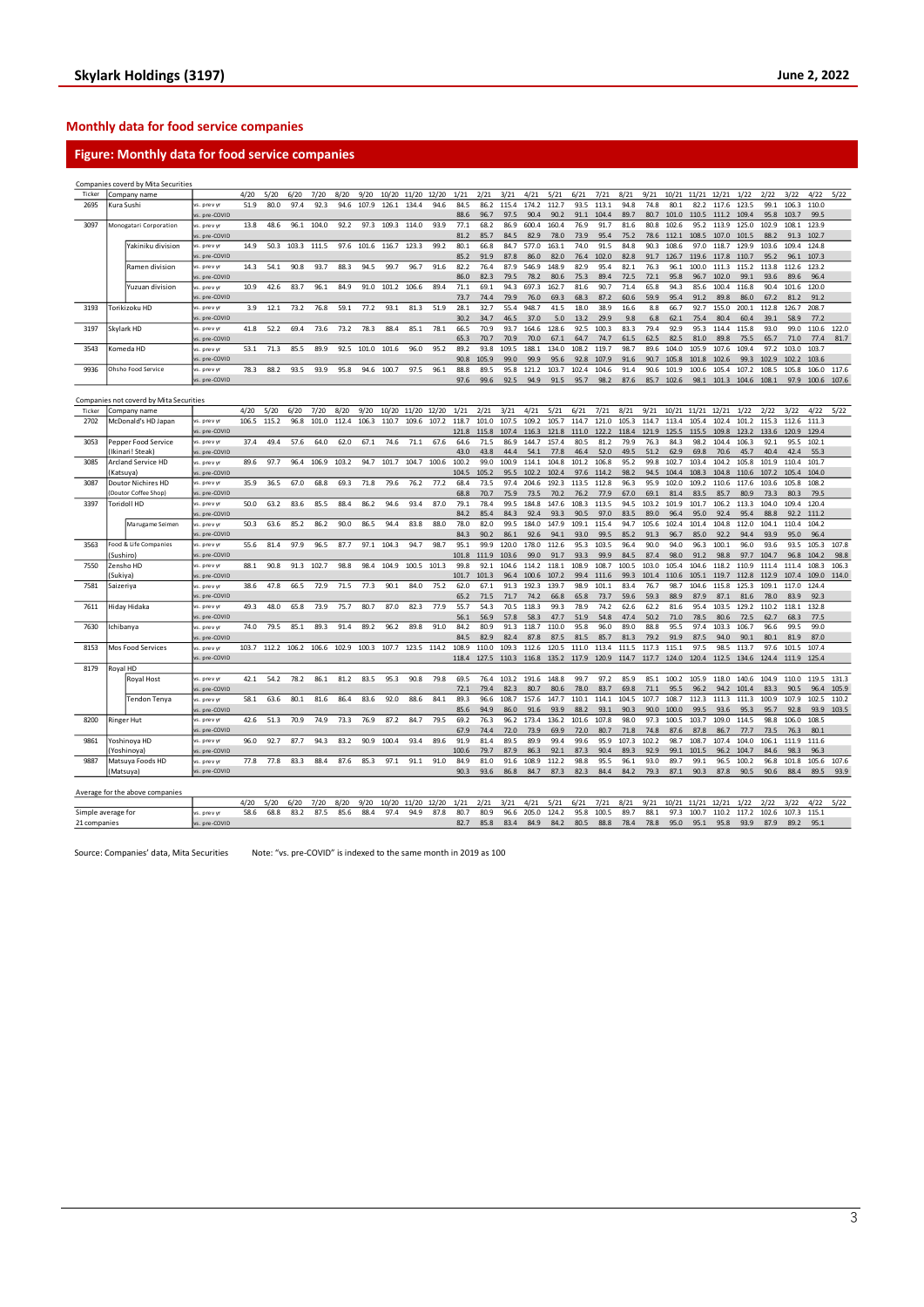#### **Pre-tax profits for food service companies covered by Mita Securities**

#### **Figure: Quarterly pre-tax profit for food service companies (JPYm)**



Source: Companies' data, Mita Securities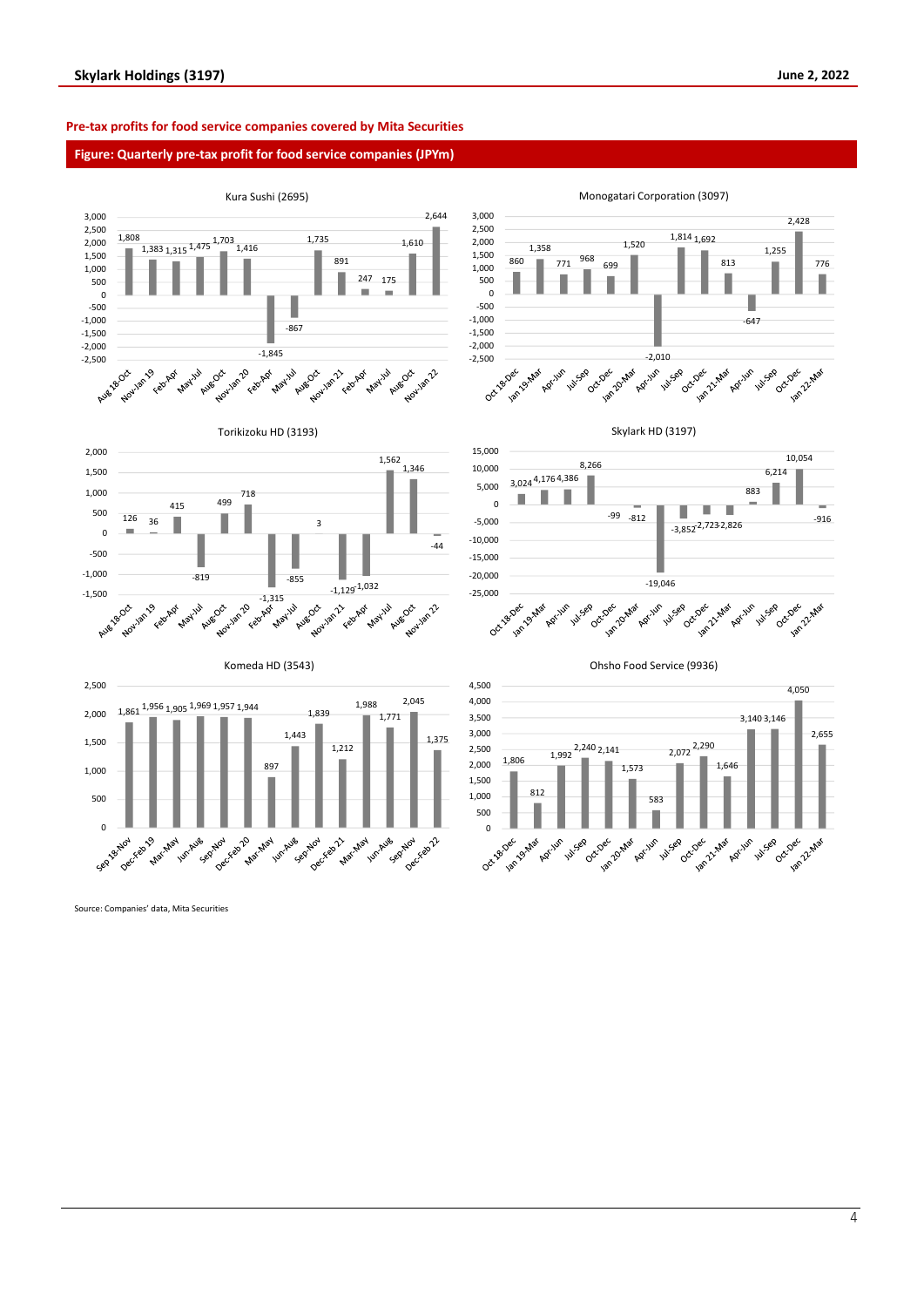### **Comparison of valuations with peers**

| <b>Figure: Comparison of valuations for food service companies</b> |  |  |
|--------------------------------------------------------------------|--|--|
|                                                                    |  |  |

| Company name                       | Ticker | PX<br>$1 - \ln n$ | Mkt cap<br><b>JPYbn</b> | <b>Last</b> | Net D/E Sales YoY EBITDA Mgn<br><b>ITM</b> | <b>ITM</b> | <b>ROE</b><br>LTM | <b>ROE</b><br>Cur E | ROE<br>Nxt E | PER<br>LTM | PER<br>Cur E | PER<br>Nxt F | PBR<br>Last | EV/EBITDA EV/Sales<br>Cur F | Cur F     | Div yield<br>Cur F | 1M<br>Chg | 3M<br>Chg | 1YR<br>${\sf Chg}$ |
|------------------------------------|--------|-------------------|-------------------------|-------------|--------------------------------------------|------------|-------------------|---------------------|--------------|------------|--------------|--------------|-------------|-----------------------------|-----------|--------------------|-----------|-----------|--------------------|
| <b>KURA SUSHI INC</b>              | 2695   | 2,997             | 122.5                   | 0.1         | 11.8                                       | 2.3        | 6.4               | 8.0                 | 10.0         | 39.4       | 30.1         | 21.7         | 2.4         | 11.5                        | 0.7       | 0.7                | $-7.3$    | $-21.8$   | $-25.2$            |
| (TP 5,000 Buy                      |        |                   |                         |             |                                            |            |                   |                     |              |            |              |              |             |                             |           |                    |           |           |                    |
| MCDONALD'S HOLDINGS CO JAPAN       | 2702   | 5,030             | 668.8                   | $-0.3$      | 11.7                                       | 13.9       | 13.1              | 11.0                | 10.6         | 27.6       | 29.3         | 27.6         | 3.5         | 12.0                        | 1.8       | 0.8                | $-2.7$    | 2.5       | 1.8                |
| OOTOYA HOLDINGS CO LTD             | 2705   | 2,906             | 21.0                    | $-0.6$      | 16.7                                       | 9.2        | 207.2             | NA                  | <b>NA</b>    | 11.7       | <b>NA</b>    | NA           | 61.9        | <b>NA</b>                   | <b>NA</b> | <b>NA</b>          | 3.0       | 0.9       | 5.7                |
| FUJIO FOOD GROUP INC               | 2752   | 1,367             | 61.2                    | 1.7         | 0.7                                        | $-11.4$    | 8.6               | 15.9                | <b>NA</b>    | 171.7      | 73.1         | 42.1         | 13.1        | <b>NA</b>                   | 2.1       | 0.0                | 2.2       | 6.1       | 1.7                |
| AMIYAKI TEI CO LTD                 | 2753   | 2,957             | 20.1                    | $-0.2$      | $-2.6$                                     | $-13.9$    | 3.1               | 2.7                 | <b>NA</b>    | 32.3       | 36.8         | 20.4         | 1.0         | <b>NA</b>                   | 0.4       | 1.0                | 0.4       | $-2.9$    | 1.6                |
| HIRAMATSU INC                      | 2764   | 204               | 15.0                    | 1.7         | 47.2                                       | $-17.8$    | -57.6             | NA                  | <b>NA</b>    | <b>NA</b>  | <b>NA</b>    | NA           | 2.6         | <b>NA</b>                   | <b>NA</b> | <b>NA</b>          | 4.1       | $-1.0$    | 4.1                |
| PEPPER FOOD SERVICE CO LTD         | 3053   | 405               | 16.0                    | $-0.1$      | <b>NA</b>                                  | $-9.2$     | 31.1              | <b>NA</b>           | <b>NA</b>    | 21.7       | <b>NA</b>    | <b>NA</b>    | 5.0         | <b>NA</b>                   | <b>NA</b> | NA                 | 10.0      | 13.4      | 0.7                |
| CHOUSHIMARU CO LTD                 | 3075   | 1,106             | 16.2                    | $-0.8$      | 0.7                                        | 9.9        | 13.8              | <b>NA</b>           | <b>NA</b>    | 14.9       | <b>NA</b>    | NA           | 2.0         | <b>NA</b>                   | <b>NA</b> | 0.5                | $-3.6$    | $-1.9$    | 3.2                |
| ARCLAND SERVICE HOLDINGS CO        | 3085   | 2.085             | 68.4                    | $-0.7$      | 9.8                                        | 7.8        | 9.7               | 13.2                | 12.6         | 30.4       | 19.7         | 19.4         | 2.9         | 9.2                         | 1.2       | 1.5                | $-4.7$    | $-6.8$    | $-10.5$            |
| DOUTOR NICHIRES HOLDINGS CO        | 3087   | 1,516             | 68.7                    | $-0.3$      | 13.8                                       | 6.7        | 1.3               | 0.9                 | 2.1          | 54.9       | 57.8         | 31.2         | 0.7         | 5.6                         | 0.3       | 1.7                | 1.1       | $-6.0$    | $-9.8$             |
| <b>BRONCO BILLY CO LTD</b>         | 3091   | 2,435             | 36.6                    | $-0.3$      | 6.5                                        | 15.3       | 6.0               | <b>NA</b>           | NA           | 35.1       | <b>NA</b>    | <b>NA</b>    | 2.1         | <b>NA</b>                   | <b>NA</b> | 0.7                | 4.2       | 11.7      | 3.5                |
| <b>MONOGATARI CORP</b>             | 3097   | 5,540             | 67.0                    | 0.1         | 15.5                                       | 11.6       | 12.8              | 15.8                | 16.4         | 24.9       | 18.8         | 19.2         | 3.0         | 11.8                        | 0.9       | 1.2                | 2.8       | $-10.7$   | $-16.1$            |
| (TP 9,100 Buy)                     |        |                   |                         |             |                                            |            |                   |                     |              |            |              |              |             |                             |           |                    |           |           |                    |
| CHIMNEY CO LTD                     | 3178   | 1,214             | 23.4                    | 0.4         | $-23.6$                                    | 5.6        | 21.4              | <b>NA</b>           | <b>NA</b>    | 19.1       | <b>NA</b>    | <b>NA</b>    | 3.6         | <b>NA</b>                   | <b>NA</b> | <b>NA</b>          | 4.8       | 98        | $-9.7$             |
| <b>TORIKIZOKU HOLDINGS CO LTD</b>  | 3193   | 1.934             | 22.4                    | 0.6         | <b>NA</b>                                  | <b>NA</b>  | <b>NA</b>         | 1.4                 | 11.4         | <b>NA</b>  | 159.8        | 35.1         | 3.7         | <b>NA</b>                   | 1.1       | 0.0                | 9.9       | 9.8       | 5.7                |
| (TP 2,100 Hold)                    |        |                   |                         |             |                                            |            |                   |                     |              |            |              |              |             |                             |           |                    |           |           |                    |
| HOTI AND CO ITD                    | 3196   | 1,331             | 28.4                    | 0.3         | 6.7                                        | 6.4        | 23.8              | 14.8                | <b>NA</b>    | 14.5       | 21.0         | 21.9         | 3.0         | <b>NA</b>                   | 0.9       | 0.4                | $-3.7$    | $-0.1$    | $-5.4$             |
| <b>SKYLARK HOLDINGS CO LTD</b>     | 3197   | 1,569             | 357.6                   | $1.1$       | 0.1                                        | 23.6       | 7.4               | 2.6                 | 2.6          | 34.6       | 80.8         | 75.2         | 2.2         | 7.6                         | 1.4       | 0.4                | 2.1       | 4.4       | 3.4                |
| (TP 1,600 Hold)                    |        |                   |                         |             |                                            |            |                   |                     |              |            |              |              |             |                             |           |                    |           |           |                    |
| SFP HOLDINGS CO LTD                | 3198   | 1,537             | 39.3                    | $-0.4$      | $-40.3$                                    | 26.4       | 15.1              | 13.1                | ΝA           | 22.7       | 22.0         | 28.3         | 3.2         | NA                          | 1.4       | 1.3                | 9.4       | 15.8      | 9.3                |
| <b>CREATE RESTAURANTS HOLDINGS</b> | 3387   | 890               | 187.9                   | 2.1         | 5.2                                        | 26.5       | 29.0              | 9.6                 | <b>NA</b>    | 27.6       | 44.5         | 35.3         | 7.8         | <b>NA</b>                   | 2.2       | 0.7                | 11.5      | 24.9      | 10.2               |
| SAINT MARC HOLDINGS CO LTD         | 3395   | 1,545             | 34.9                    | -0.3        | 8.5                                        | $-8.0$     | $-13.7$           | 3.7                 | 4.8          | <b>NA</b>  | 27.5         | 22.6         | 1.0         | 6.2                         | 0.5       | 2.9                | 3.2       | $-3.2$    | $-4.5$             |
| TORIDOLL HOLDINGS CORP             | 3397   | 2,326             | 201.6                   | 1.3         | 13.8                                       | 29.2       | 21.5              | 6.2                 | 6.0          | 23.4       | 41.9         | 32.9         | 3.9         | 10.1                        | 1.8       | 0.3                | $-1.2$    | $-5.5$    | 32.1               |
| <b>KOMEDA HOLDINGS CO LTD</b>      | 3543   | 2,274             | 104.6                   | 1.1         | 15.5                                       | 26.3       | 13.6              | 13.5                | 13.8         | 22.4       | 19.7         | 18.0         | 2.8         | 15.3                        | 4.0       | 2.4                | 2.4       | 9.3       | 11.4               |
| (TP 3,000 Buy)                     |        |                   |                         |             |                                            |            |                   |                     |              |            |              |              |             |                             |           |                    |           |           |                    |
| KUSHIKATSU TANAKA HOLDINGS C       | 3547   | 1,828             | 17.2                    | 1.6         | $-11.4$                                    | $-20.8$    | 16.1              | 36.7                | 38.0         | 72.7       | 31.2         | 26.6         | 11.1        | 366.7                       | 1.6       | 0.8                | 7.4       | $-8.1$    | $\textbf{-1.0}$    |
| CHIKARANOMOTO HOLDINGS CO LT       | 3561   | 686               | 18.3                    | 0.6         | 17.3                                       | 10.3       | 36.1              | <b>NA</b>           | <b>NA</b>    | 20.1       | <b>NA</b>    | <b>NA</b>    | 4.8         | <b>NA</b>                   | <b>NA</b> | <b>NA</b>          | 14.9      | 19.0      | 5.9                |
| FOOD & LIFE COMPANIES LTD          | 3563   | 2,876             | 328.0                   | 2.2         | 21.4                                       | 14.1       | 17.7              | 16.5                | 20.1         | 30.4       | 31.1         | 21.9         | 5.0         | 12.0                        | 1.6       | 0.8                | $-5.5$    | $-25.5$   | $-42.6$            |
| <b>ATOM CORP</b>                   | 7412   | 767               | 147.5                   | 0.0         | $-3.4$                                     | 8.0        | 3.5               | NA                  | <b>NA</b>    | 512.0      | <b>NA</b>    | NA           | 18.0        | <b>NA</b>                   | <b>NA</b> | <b>NA</b>          | 3.7       | $-2.3$    | $-1.8$             |
| KAPPA CREATE CO LTD                | 7421   | 1,403             | 68.8                    | $-0.1$      | 3.6                                        | 3.9        | 6.5               | <b>NA</b>           | <b>NA</b>    | 94.0       | <b>NA</b>    | <b>NA</b>    | 5.9         | <b>NA</b>                   | <b>NA</b> | <b>NA</b>          | 5.3       | 3.8       | $-4.8$             |
| WATAMI CO LTD                      | 7522   | 953               | 40.5                    | 1.0         | 5.8                                        | $-8.8$     | $-23.6$           | <b>NA</b>           | <b>NA</b>    | <b>NA</b>  | <b>NA</b>    | NA           | 2.7         | <b>NA</b>                   | <b>NA</b> | <b>NA</b>          | 3.2       | 3.4       | 0.2                |
| ZENSHO HOLDINGS CO LTD             | 7550   | 2,983             | 458.9                   | 1.8         | 10.7                                       | 4.7        | 14.7              | 9.5                 | 9.5          | 32.7       | 44.2         | 35.0         | 4.4         | 14.2                        | 0.9       | 0.7                | $-2.5$    | 8.1       | 9.0                |
| KOURAKUEN HOLDINGS CORP            | 7554   | 1,278             | 21.3                    | 1.3         | $-5.8$                                     | 10.8       | 11.0              | <b>NA</b>           | <b>NA</b>    | 51.4       | <b>NA</b>    | NA           | 5.3         | <b>NA</b>                   | <b>NA</b> | <b>NA</b>          | 1.2       | $-9.5$    | $-21.4$            |
| ANRAKUTEI CO LTD                   | 7562   | 6,500             | 13.9                    | 1.5         | $-11.5$                                    | $-7.2$     | 10.4              | NA                  | NA           | 28.8       | <b>NA</b>    | NA           | 2.9         | <b>NA</b>                   | <b>NA</b> | <b>NA</b>          | 0.9       | $1.1\,$   | 23.3               |
| SAIZERIYA CO LTD                   | 7581   | 2,454             | 127.4                   | $-0.2$      | 17.8                                       | 6.9        | 8.7               | 8.5                 | 6.9          | 16.2       | 16.0         | 20.3         | 1.3         | 7.3                         | 0.7       | 0.7                | 2.5       | $-16.3$   | $-1.1$             |
| HIDAY HIDAKA CORP                  | 7611   | 1,997             | 75.8                    | $-0.4$      | $-10.7$                                    | $-9.8$     | 7.1               | <b>NA</b>           | <b>NA</b>    | 48.0       | <b>NA</b>    | NA           | 3.4         | <b>NA</b>                   | <b>NA</b> | 1.2                | 5.6       | 10.9      | 11.2               |
| COLOWIDE CO LTD                    | 7616   | 1,763             | 151.9                   | 1.9         | 4.4                                        | 14.1       | 3.7               | <b>NA</b>           | NA           | 152.0      | <b>NA</b>    | <b>NA</b>    | 4.3         | <b>NA</b>                   | <b>NA</b> | <b>NA</b>          | 4.9       | 1.2       | $-12.0$            |
| UKAI CO LTD                        | 7621   | 3,085             | 17.3                    | 1.5         | 4.8                                        | $-5.1$     | $-28.3$           | NA                  | <b>NA</b>    | <b>NA</b>  | <b>NA</b>    | NA           | 6.3         | <b>NA</b>                   | <b>NA</b> | <b>NA</b>          | 2.2       | 2.9       | 0.7                |
| <b>GLOBAL-DINING INC</b>           | 7625   | 294               | 3.1                     | 0.1         | 60.0                                       | 9.7        | 30.8              | <b>NA</b>           | <b>NA</b>    | 3.6        | <b>NA</b>    | <b>NA</b>    | 1.0         | <b>NA</b>                   | <b>NA</b> | <b>NA</b>          | 6.7       | $-2.6$    | $-39.2$            |
| ICHIBANYA CO LTD                   | 7630   | 4,950             | 157.1                   | $-0.5$      | 1.8                                        | 10.3       | 9.7               | NA                  | NA           | 54.1       | 41.0         | 38.5         | 5.2         | <b>NA</b>                   | 2.7       | 1.6                | 2.4       | 5.4       | 3.1                |
| ASAKUMA CO LTD                     | 7678   | 1,536             | 8.3                     | $-0.6$      | $-17.8$                                    | $-7.1$     | 2.6               | <b>NA</b>           | <b>NA</b>    | 136.0      | <b>NA</b>    | <b>NA</b>    | 3.4         | <b>NA</b>                   | <b>NA</b> | NA                 | 0.3       | $-4.3$    | $-1.5$             |
| MOS FOOD SERVICES INC              | 8153   | 3,075             | 97.3                    | $-0.3$      | 9.0                                        | 10.2       | 7.3               | 5.1                 | NA           | 27.7       | 37.5         | 36.2         | 1.9         | <b>NA</b>                   | $1.0\,$   | 0.9                | 2.7       | $1.1\,$   | $-0.9$             |
| KISOJI CO LTD                      | 8160   | 2,202             | 61.3                    | $-0.2$      | 18.4                                       | -7.7       | 0.9               | NA                  | NA           | 87.6       | <b>NA</b>    | NA           | 2.2         | <b>NA</b>                   | <b>NA</b> | NA                 | 6.6       | 2.5       | $-7.2$             |
| SRS HOLDINGS CO LTD                | 8163   | 874               | 35.3                    | 0.0         | $-1.9$                                     | 8.8        | 13.2              | <b>NA</b>           | NA           | 20.4       | <b>NA</b>    | <b>NA</b>    | 2.5         | <b>NA</b>                   | <b>NA</b> | <b>NA</b>          | 6.6       | 4.6       | 5.3                |
| ROYAL HOLDINGS CO LTD              | 8179   | 2,247             | 109.2                   | 1.1         | 16.8                                       | 0.5        | $-5.0$            | 1.3                 | 5.4          | <b>NA</b>  | 321.8        | 45.5         | 3.2         | 18.9                        | 1.4       | 0.2                | 7.7       | 18.6      | 6.9                |
| RINGER HUT CO LTD                  | 8200   | 2,286             | 59.3                    | 0.5         | $-0.4$                                     | $-1.3$     | 8.5               | NA                  | NA           | 61.6       | 119.7        | 81.4         | 4.7         | <b>NA</b>                   | 1.7       | 0.4                | 2.6       | 0.4       | 1.8                |
| <b>GIFT HOLDINGS INC</b>           | 9279   | 2,169             | 21.7                    | 0.0         | 22.2                                       | 10.2       | 37.9              | 32.3                | <b>NA</b>    | 15.0       | 11.9         | 13.3         | 4.9         | <b>NA</b>                   | 1.3       | 1.1                | $-2.8$    | $-3.5$    | $-7.1$             |
| <b>GENKI SUSHI CO LTD</b>          | 9828   | 2,543             | 22.3                    | 0.4         | 16.6                                       | 4.9        | 15.2              | <b>NA</b>           | <b>NA</b>    | 16.9       | <b>NA</b>    | NA           | 2.4         | <b>NA</b>                   | <b>NA</b> | <b>NA</b>          | $-0.4$    | $-0.7$    | $-2.9$             |
| <b>GOURMET KINEYA CO LTD</b>       | 9850   | 1,043             | 23.9                    | 1.2         | 5.0                                        | 11.8       | 6.0               | <b>NA</b>           | NA           | 46.6       | <b>NA</b>    | NA           | 2.7         | <b>NA</b>                   | <b>NA</b> | NA                 | 3.0       | $-1.8$    | 8.2                |
| <b>GINZA RENOIR CO LTD</b>         | 9853   | 819               | 5.1                     | $-0.2$      | 9.2                                        | $-12.6$    | 10.2              | NA                  | <b>NA</b>    | 14.6       | <b>NA</b>    | NA           | 1.4         | <b>NA</b>                   | <b>NA</b> | <b>NA</b>          | 0.2       | $-2.5$    | 0.0                |
| YOSHINOYA HOLDINGS CO LTD          | 9861   | 2,420             | 156.4                   | 0.2         | $-9.8$                                     | 14.0       | 18.5              | 6.3                 | 4.8          | 19.3       | 60.4         | 58.7         | 3.2         | 15.8                        | 1.0       | 0.6                | 1.9       | $-1.2$    | 19.2               |
| <b>KFC HOLDINGS JAPAN LTD</b>      | 9873   | 2,806             | 63.0                    | $-0.8$      | 8.8                                        | 7.3        | 18.1              | NA                  | <b>NA</b>    | 13.8       | 20.3         | 20.7         | 2.3         | <b>NA</b>                   | 0.4       | 1.8                | $-2.1$    | $-3.3$    | 2.5                |
| MATSUYAFOODS HOLDINGS CO LTD       | 9887   | 3,835             | 72.4                    | 0.2         | 0.1                                        | $-3.6$     | 2.7               | NA                  | <b>NA</b>    | 66.1       | <b>NA</b>    | NA           | 1.8         | <b>NA</b>                   | <b>NA</b> | <b>NA</b>          | 0.0       | 6.1       | 8.6                |
| SAGAMI HOLDINGS CORP               | 9900   | 1,182             | 35.5                    | $-0.4$      | 4.9                                        | $-3.9$     | 9.0               | <b>NA</b>           | <b>NA</b>    | 29.5       | <b>NA</b>    | NA           | 2.4         | <b>NA</b>                   | <b>NA</b> | <b>NA</b>          | 4.4       | $-1.6$    | 11.9               |
| OHSHO FOOD SERVICE CORP            | 9936   | 6,460             | 150.0                   | $-0.4$      | 5.2                                        | 11.2       | 15.7              | 9.1                 | 7.7          | 13.8       | 21.4         | 20.3         | 2.0         | 14.2                        | 1.4       | 1.9                | 5.9       | 7.7       | 14.6               |
| (TP 7,200 Buy)                     |        |                   |                         |             |                                            |            |                   |                     |              |            |              |              |             |                             |           |                    |           |           |                    |
| JOYFULL CO LTD                     | 9942   | 806               | 25.7                    | 4.9         | $-6.9$                                     | $-6.4$     | 63.6              | <b>NA</b>           | NA           | 9.8        | <b>NA</b>    | <b>NA</b>    | 4.7         | <b>NA</b>                   | <b>NA</b> | <b>NA</b>          | 2.7       | 3.1       | 11.6               |
| DAISYO CORP                        | 9979   | 1.130             | 23.8                    | 0.9         | $-10.9$                                    | 12.3       | $-7.3$            | <b>NA</b>           | <b>NA</b>    | <b>NA</b>  | <b>NA</b>    | <b>NA</b>    | 2.1         | <b>NA</b>                   | <b>NA</b> | <b>NA</b>          | 8.4       | 11.9      | 13.5               |
| Average                            |        |                   |                         | 0.5         | 5.7                                        | 4.8        | 13.8              | 10.7                | 10.8         | 50.5       | 53.3         | 32.2         | 4.9         | 33.7                        | 1.4       | 1.0                | 2.8       | 1.5       | 0.5                |
| Median                             |        |                   |                         | 0.1         | 5.2                                        | 7.1        | 10.0              | 9.3                 | 9.5          | 28.3       | 31.2         | 27.6         | 3.0         | 11.9                        | 1.3       | 0.8                | 2.7       | $1.1\,$   | 1.8                |

Source: Bloomberg Finance LP data, Mita Securities Note: Forecasts are based on Bloomberg consensus. Shading indicates stocks covered by Mita Securities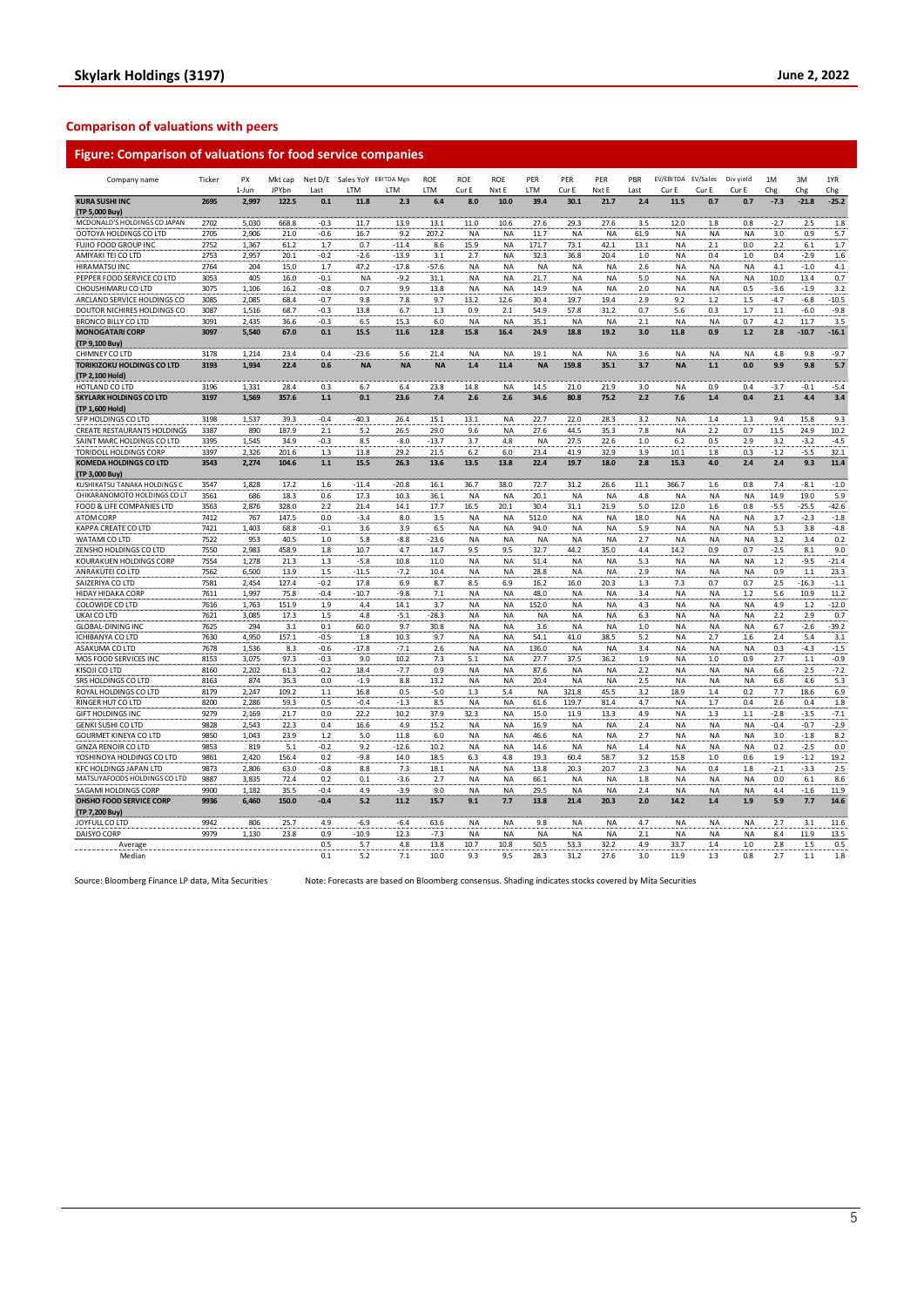#### **Stock price trends for food service companies**

#### **Figure: Stock price trends for food service companies**



Monogatari Corporation **- Amiyaki Tei - Anrakutei Anrakutei** TOPIX



Source: Bloomberg Finance LP data, Mita Securities Note: Indexed to 100 at the end of 2019



<sup>1/20</sup> 3/20 5/20 7/20 9/20 11/20 1/21 3/21 5/21 7/21 9/21 11/21 1/22 3/22 5/22 Komeda HD - Doutor Nichires HD - Saint Marc HD - TOPIX